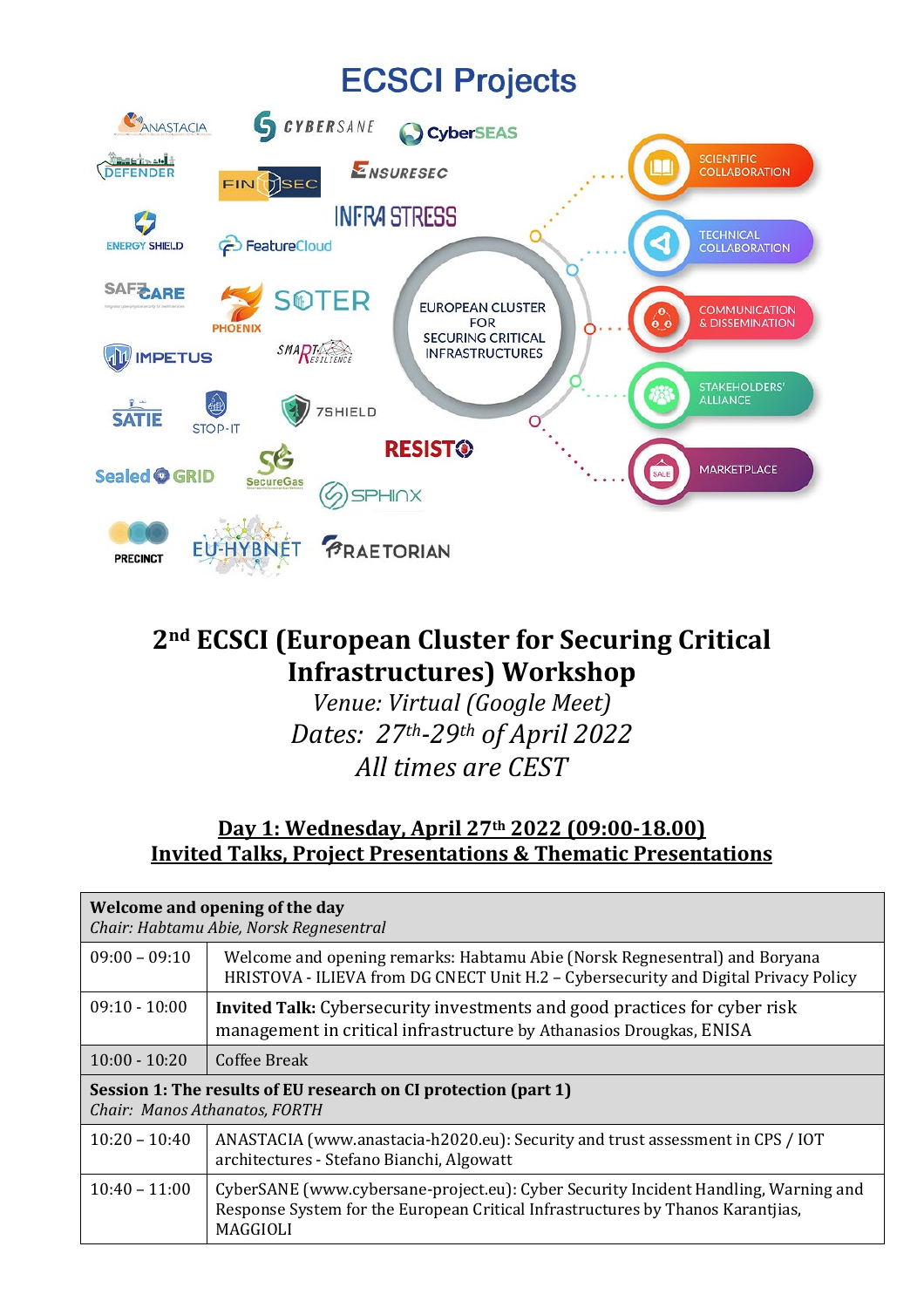| $11:00 - 11:20$                                                                                                | FeatureCloud (featurecloud.eu): Privacy-preserving AI in Systems Medicine with<br>Federated Learning by Julian Matschinske, University of Hamburg                                                                                                                                                                                                                                                                                                                                                                                                                                           |
|----------------------------------------------------------------------------------------------------------------|---------------------------------------------------------------------------------------------------------------------------------------------------------------------------------------------------------------------------------------------------------------------------------------------------------------------------------------------------------------------------------------------------------------------------------------------------------------------------------------------------------------------------------------------------------------------------------------------|
| $11:20 - 11:40$                                                                                                | EnergyShield (energy-shield.eu): Shielding the power grid from cyberattacks by Otilia<br>Bularca, SIMAVI                                                                                                                                                                                                                                                                                                                                                                                                                                                                                    |
| $11:40 - 12:00$                                                                                                | ENSURESEC (www.ensuresec.eu): Securing the e-commerce ecosystem from cyber,<br>physical and cyber-physical threats by Luís Júdice Sousa, INOV                                                                                                                                                                                                                                                                                                                                                                                                                                               |
| $12:00 - 12:20$                                                                                                | EU-HYBNET (euhybnet.eu): Empowering a Pan-European Network to Counter Hybrid<br>Threats by Päivi Mattila, Laurea                                                                                                                                                                                                                                                                                                                                                                                                                                                                            |
| $12:20 - 12:40$                                                                                                | CyberSEAS (https://cyberseas.eu/): Cyber Securing Energy Data Services by Paolo<br>Roccetti, Head of Cysec research unit, Engineering (ENG)                                                                                                                                                                                                                                                                                                                                                                                                                                                 |
| $12:40 - 13:00$                                                                                                | FINSEC (www.finsec-project.eu): Securing critical financial infrastructure - Fabrizio Di<br>Peppo, GFT                                                                                                                                                                                                                                                                                                                                                                                                                                                                                      |
| $13:00 - 14:00$                                                                                                | <b>Lunch Break</b>                                                                                                                                                                                                                                                                                                                                                                                                                                                                                                                                                                          |
| <b>Session 2: Cybersecurity and respective ELSI</b><br>Chair and moderator: Erik Kamenjašević, KU Leuven CiTiP |                                                                                                                                                                                                                                                                                                                                                                                                                                                                                                                                                                                             |
| $14:00 - 15:00$                                                                                                | Cybersecurity and the NIS2 Directive: regulatory aspects and sectoral perspectives<br>Panel by KU Leuven CiTiP researchers involved in SAFECARE/ENSURESEC/PRAETORIAN<br>Eyup Kun (ENSURESEC): Evolution of the Cybersecurity Responsibilities: From NIS-to-<br>$\bullet$<br>NIS Directive 2 and its impact on E-commerce<br>Maria Avramidou and Maja Nišević (PRAETORIAN): The Cybersecurity of airports and<br>$\bullet$<br>ports under the proposed NIS 2 and CER Directives.<br>Elisabetta Biasin (SAFECARE): Medical Device Cybersecurity under the NIS2 and the<br>$\bullet$<br>AI Act |
|                                                                                                                | Moderator: Erik Kamenjašević                                                                                                                                                                                                                                                                                                                                                                                                                                                                                                                                                                |
| $15:00 - 15:20$                                                                                                | <b>Ethical and legal aspects of cybersecurity</b><br>By Dimitra Stefanatou (Arthur van der Wees), Arthur's Legal B.V<br>$\bullet$                                                                                                                                                                                                                                                                                                                                                                                                                                                           |
| $15:20 - 15:40$                                                                                                | <b>Coffee Break</b>                                                                                                                                                                                                                                                                                                                                                                                                                                                                                                                                                                         |
| Session 3: The results of EU research on CI protection (part 2)<br>Chair: Rita Ugarelli, SINTEF                |                                                                                                                                                                                                                                                                                                                                                                                                                                                                                                                                                                                             |
| $15:40 - 16:00$                                                                                                | IMPETUS (www.impetus-project.eu): Intelligent Management of Processes, Ethics and<br>Technology for Urban Safety by Joe Gorman, SINTEF Digital                                                                                                                                                                                                                                                                                                                                                                                                                                              |
| $16:00 - 16:20$                                                                                                | InfraStress (www.infrastress.eu): Improving resilience of sensitive industrial plants &<br>infrastructures - Gabriele Giunta, Engineering                                                                                                                                                                                                                                                                                                                                                                                                                                                   |
| $16:20 - 16:40$                                                                                                | PHOENIX (phoenix-h2020.eu): Improving the cyber security of the European electrical<br>power energy systems by Ganesh Sauba, DNV                                                                                                                                                                                                                                                                                                                                                                                                                                                            |
| $16:40 - 17:00$                                                                                                | PRAETORIAN (praetorian-h2020.eu): Protection of Critical Infrastructures from advanced<br>combined cyber and physical threats by Eva María Muñoz Navarro, ETRA I+D                                                                                                                                                                                                                                                                                                                                                                                                                          |
| $17:00 - 17:20$                                                                                                | SealedGRID (www.sgrid.eu): Scalable, trusted, and interoperable platform for secured<br>smart GRID by Christos Xenakis, University of Piraeus                                                                                                                                                                                                                                                                                                                                                                                                                                               |
| $17:20 - 17:40$                                                                                                | <b>Conclusions and Collaboration Planning of Day 1</b><br>Chair: Habtamu Abie, Norsk Regnesentral                                                                                                                                                                                                                                                                                                                                                                                                                                                                                           |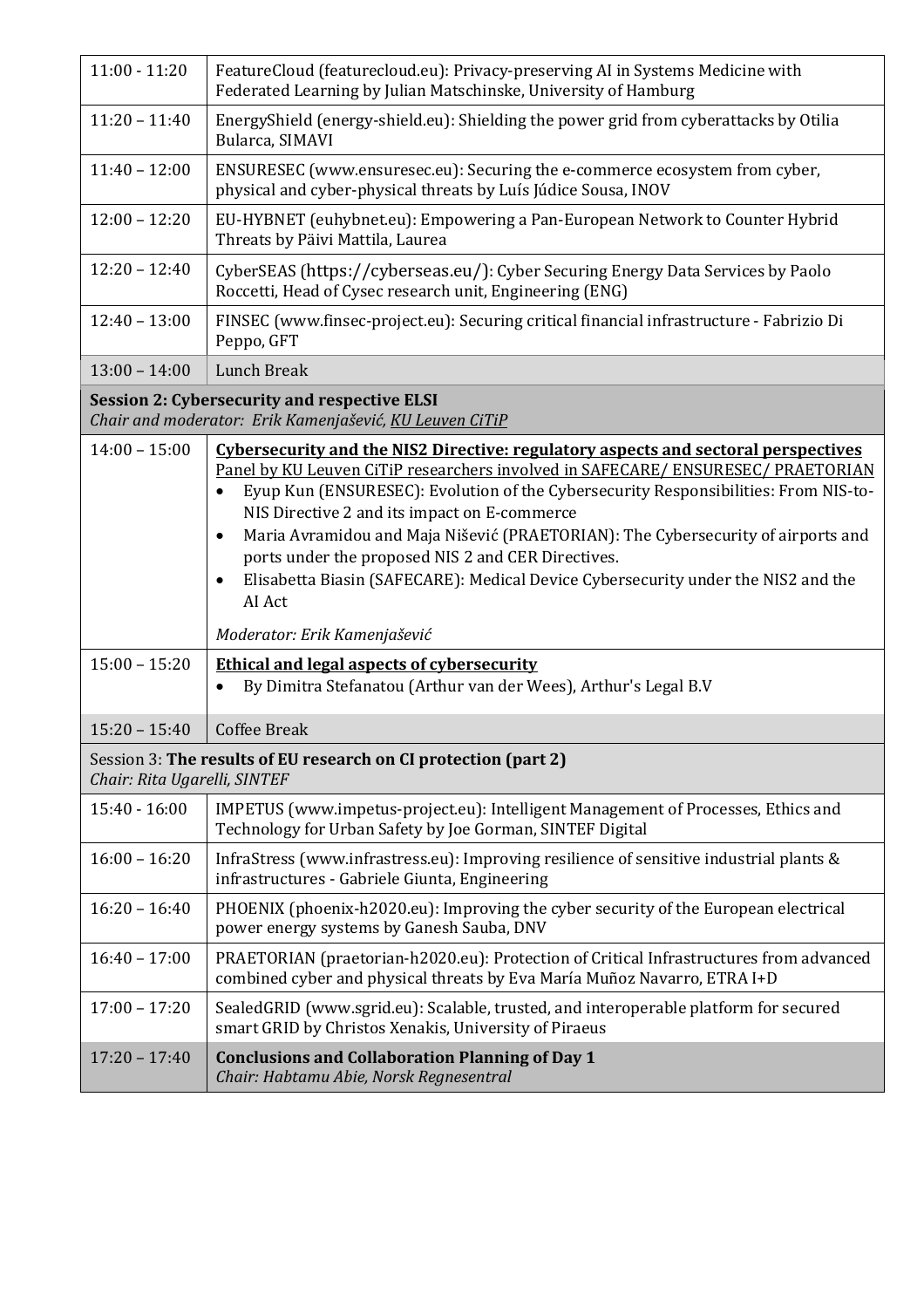#### **Day 2: Thursday, April 28th 2022 (9:00-17.00) Invited Talks, Project Presentations & Thematic Presentations**

| <b>Welcome and Session 1</b><br>Chair: Ilias Gkotsis, Satways Ltd                                     |                                                                                                                                                                                                                                  |
|-------------------------------------------------------------------------------------------------------|----------------------------------------------------------------------------------------------------------------------------------------------------------------------------------------------------------------------------------|
| $09:00 - 09:10$                                                                                       | Welcome and opening remarks: Ilias Gkotsis (Satways) and Max Brandt from DG<br>Migration and Home Affairs - D2 Counter-Terrorism                                                                                                 |
| $09:10 - 10:00$                                                                                       | Invited talk: Moving towards a trustworthy and resilient European cyber security<br>ecosystem by Roberto Cascella, ECSO                                                                                                          |
| Session 2: The results of EU research on CI protection (part 3)<br>Chair: Ilias Gkotsis, Satways Ltd  |                                                                                                                                                                                                                                  |
| $10:00 - 10:20$                                                                                       | SPHINX (sphinx-project.eu): Cyber-security protection in healthcare IT ecosystem by<br>Evangelos Markakis, Hellenic Mediterranean University-HMU                                                                                 |
| $10:20 - 10:40$                                                                                       | STOP-IT (stop-it-project.eu): Protection of critical water infrastructures by Rita<br>Ugarelli, SINTEF                                                                                                                           |
| $10:40 - 11:00$                                                                                       | 7SHIELD (www.7shield.eu): A holistic framework to protect Ground Segments of<br>Space Systems against cyber, physical and natural complex threats by Gerasimos<br>Antzoulatos, Centre for Research and Technology-Hellas - CERTH |
| $11:00 - 11:20$                                                                                       | <b>Coffee Break</b>                                                                                                                                                                                                              |
| Session 3: The results of EU research on CI protection (part 4)<br>Chair: Denis Caleta, ICS-Ljubljana |                                                                                                                                                                                                                                  |
| $11:20 - 11:40$                                                                                       | SecureGas (www.securegas-project.eu): An integrated, yet installation specific,<br>solution for the resilience of gas infrastructure against cyber and physical threats by<br>Celina Solari (Clemente Fuggini), RINA Consulting  |
| $11:40 - 12:00$                                                                                       | PRECINCT (www.precinct.info): Cascading cyber-physical threats and effects by<br>Antonis Mygiakis & Aristea Zafeiropoulou, Konnecta Systems                                                                                      |
| $12:00 - 12:20$                                                                                       | RESISTO (www.resistoproject.eu): Resilience enhancement and risk control for<br>communication infrastructures - Bruno Saccomanno, Leonardo - Società per azioni                                                                  |
| $12:20 - 12:40$                                                                                       | SAFECARE (www.safecare-project.eu): Safeguarding critical health infrastructure by<br>Philippe Tourron (APHM - Hôpitaux universitaires de Marseille) and Isabel Praça<br>(ISEP - Institut Superior de Engenharia do Porto)       |
| $12:40 - 13:00$                                                                                       | SATIE (satie-h2020.eu): Security of air transport infrastructure of Europe by Tim<br>Stelkens-Kobsch, German Aerospace Center (DLR)                                                                                              |
| $13:00 - 14:20$                                                                                       | <b>Lunch Break</b>                                                                                                                                                                                                               |

### **Session 4: Combating hybrid and cyber-physical threats**

*Chair: Habtamu Abie, Norsk Regnesentral*

| $14:20 - 14:40$ | <b>Combating Hybrid Threats to Critical Infrastructures</b><br>Innovations to counter hybrid threats by Souzanna Sofou, Satways (EU-HYBNET)                                                  |
|-----------------|----------------------------------------------------------------------------------------------------------------------------------------------------------------------------------------------|
| $14:40 - 15:00$ | <b>Cyber and Physical Detection</b><br>PRAETORIAN (praetorian-h2020.eu): Risk scenarios modelling and assessment<br>in a combined attack approach by Frederic Guyomard, EDF Labs Paris (EDF) |
| $15:00 - 15:40$ | <b>Round table discussions</b><br>Frederic GUYOMARD, EDF Labs Paris (EDF)<br>Nineta Polemi, University of Piraeus<br>Moderator: Christos Tselios, Citrix                                     |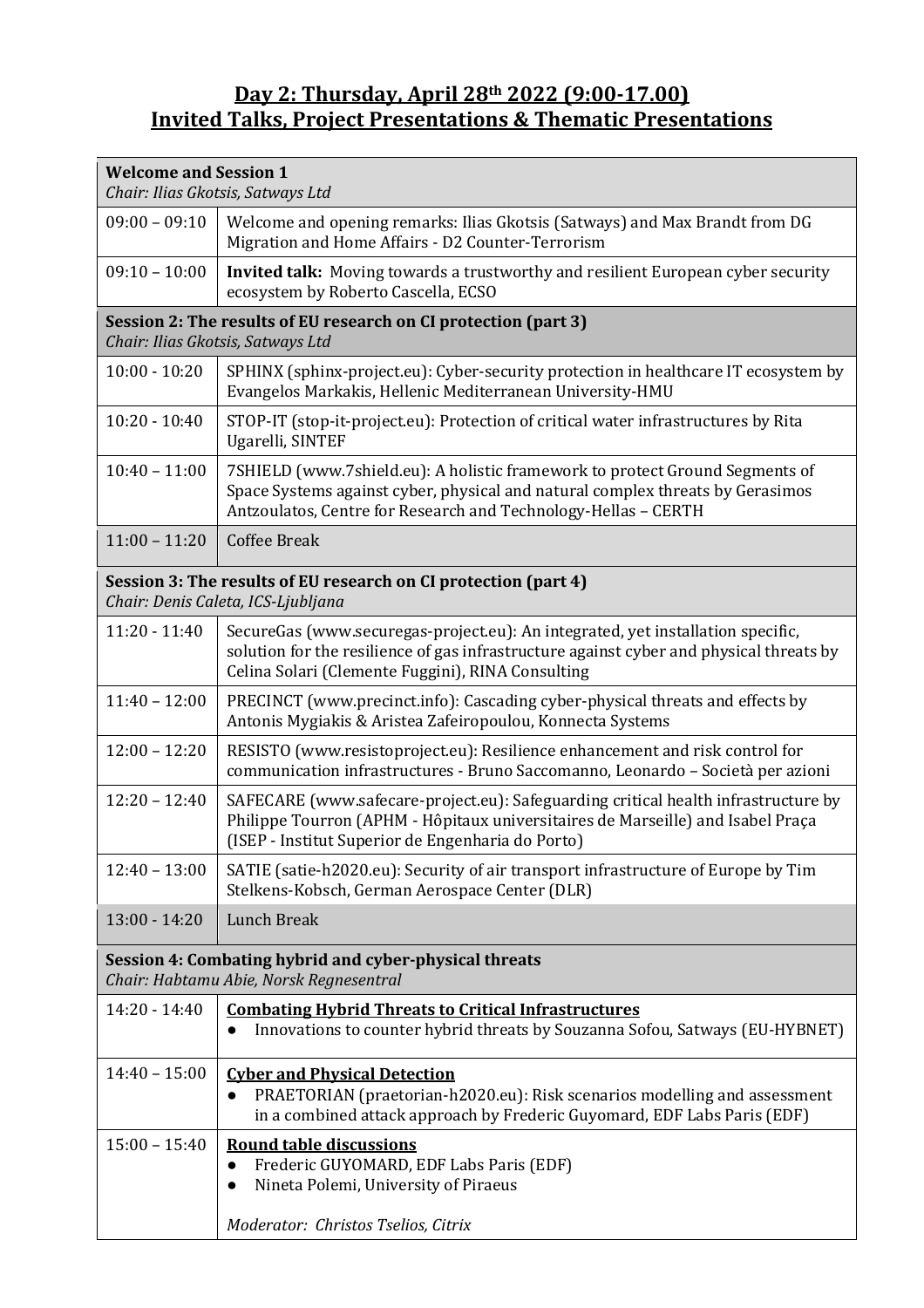| $15:40 - 16:00$                                                                              | Coffee break                                                                                                                                                                                                           |
|----------------------------------------------------------------------------------------------|------------------------------------------------------------------------------------------------------------------------------------------------------------------------------------------------------------------------|
| Session 5: Increased automation and information sharing<br>Chair: Ilias Gkotsis, Satways Ltd |                                                                                                                                                                                                                        |
| $16:00 - 16:20$                                                                              | Increased automation for detection, prevention and mitigation measures<br>Vasileios Mavroeidis, University of Oslo                                                                                                     |
| $16:20 - 16:40$                                                                              | Information sharing techniques, rules, and repository to exchange knowledge<br>Decentralized Identities and the role of this technology in CI protection and<br>$\bullet$<br>information sharing by Michele Nati, IOTA |
| $16:40 - 17:00$                                                                              | <b>Conclusions and Collaboration Planning Day 2</b><br>Chair: Ilias Gkotsis, Satways Ltd                                                                                                                               |

## **Day 3: Friday, April 29th 2022 (9:00-17.00) Invited Talk & Common Thematic Presentations**

| <b>Welcome and Session 1</b><br>Chair: Habtamu Abie, Norsk Regnesentral                 |                                                                                                                                                                                                                                                                                                                                                                                                                                                                                                                                                                                                                                                                      |
|-----------------------------------------------------------------------------------------|----------------------------------------------------------------------------------------------------------------------------------------------------------------------------------------------------------------------------------------------------------------------------------------------------------------------------------------------------------------------------------------------------------------------------------------------------------------------------------------------------------------------------------------------------------------------------------------------------------------------------------------------------------------------|
| $09:00 - 09:10$                                                                         | Welcome and opening remarks - Giannis Skiadaresis from DG Migration and<br>Home Affairs, Unit B4 - Innovation and Security Research                                                                                                                                                                                                                                                                                                                                                                                                                                                                                                                                  |
| $09:10 - 10:00$                                                                         | <b>Invited talk:</b> The evolution of security and resilience of critical<br>infrastructures in a challenging environment by Georgios Giannopoulos, JRC                                                                                                                                                                                                                                                                                                                                                                                                                                                                                                              |
| <b>Session 2: Standards and regulations</b><br>Chair: Loredana Mancini, Inlecom Systems |                                                                                                                                                                                                                                                                                                                                                                                                                                                                                                                                                                                                                                                                      |
| $10:00 - 11:20$                                                                         | <b>Standards and Regulations for the Protection of Critical Infrastructures</b><br>PHOENIX - Industrial Cybersecurity Testing Methodology on LSPs by Ganesh<br>$\bullet$<br>Sauba, DNV<br>Emerging Cybersecurity Standards for Critical Infrastructure - Lessons from<br>$\bullet$<br>Recent Goals Released by CISA and NIST in the United States by Ilesh Dattani,<br>Assentian<br>Standards and NIS compliance by Argyro Chatzopoulou, TÜV TRUST IT GmbH<br>$\bullet$<br>InfraStress: New DIN 91461 standard SPEC document on stress-testing resilience<br>$\bullet$<br>of critical infrastructures by A. Jovanović, Steinbeis EU-VRi, G. Giunta, Ch.<br>Grunewald |
| $11:20 - 11:40$                                                                         | Coffee break                                                                                                                                                                                                                                                                                                                                                                                                                                                                                                                                                                                                                                                         |
| <b>Session 3: Platform for cascading effects</b><br>Chair: Isabel Praça, GECAD/ISEP     |                                                                                                                                                                                                                                                                                                                                                                                                                                                                                                                                                                                                                                                                      |

| $11:40 - 13:00$ | <b>Common Platform for Cascading Effects on the Different Critical</b><br><b>Infrastructures</b>                                                                                                                                                                                                                                                                                                                                                                                                                                                                                                                                                                                                                                               |
|-----------------|------------------------------------------------------------------------------------------------------------------------------------------------------------------------------------------------------------------------------------------------------------------------------------------------------------------------------------------------------------------------------------------------------------------------------------------------------------------------------------------------------------------------------------------------------------------------------------------------------------------------------------------------------------------------------------------------------------------------------------------------|
|                 | SmartResilience: A methodology and a platform for indicator-based self-<br>generation of cascading scenarios in infrastructure-of-infrastructures by<br>Aleksandar Jovanović (Steinbeis EU-VRi)<br>Synergies and Challenges towards the integration of Safety and Security<br>requirements in Critical Infrastructure Protection: Examples from the SecureGas<br>and Infrastress projects by Clemente Fuggini (RINA Consulting)<br>Simulation Framework for Cascading Effects among Urban Critical<br>$\bullet$<br>Infrastructures by Stefan Schauer (AIT Austrian Institute of Technology GmbH)<br>Mitigating attacks in Collaborative Manufacturing Environments by Adrien Bécue<br>$\bullet$<br>(Head of Innovation, Airbus Cyber Security) |